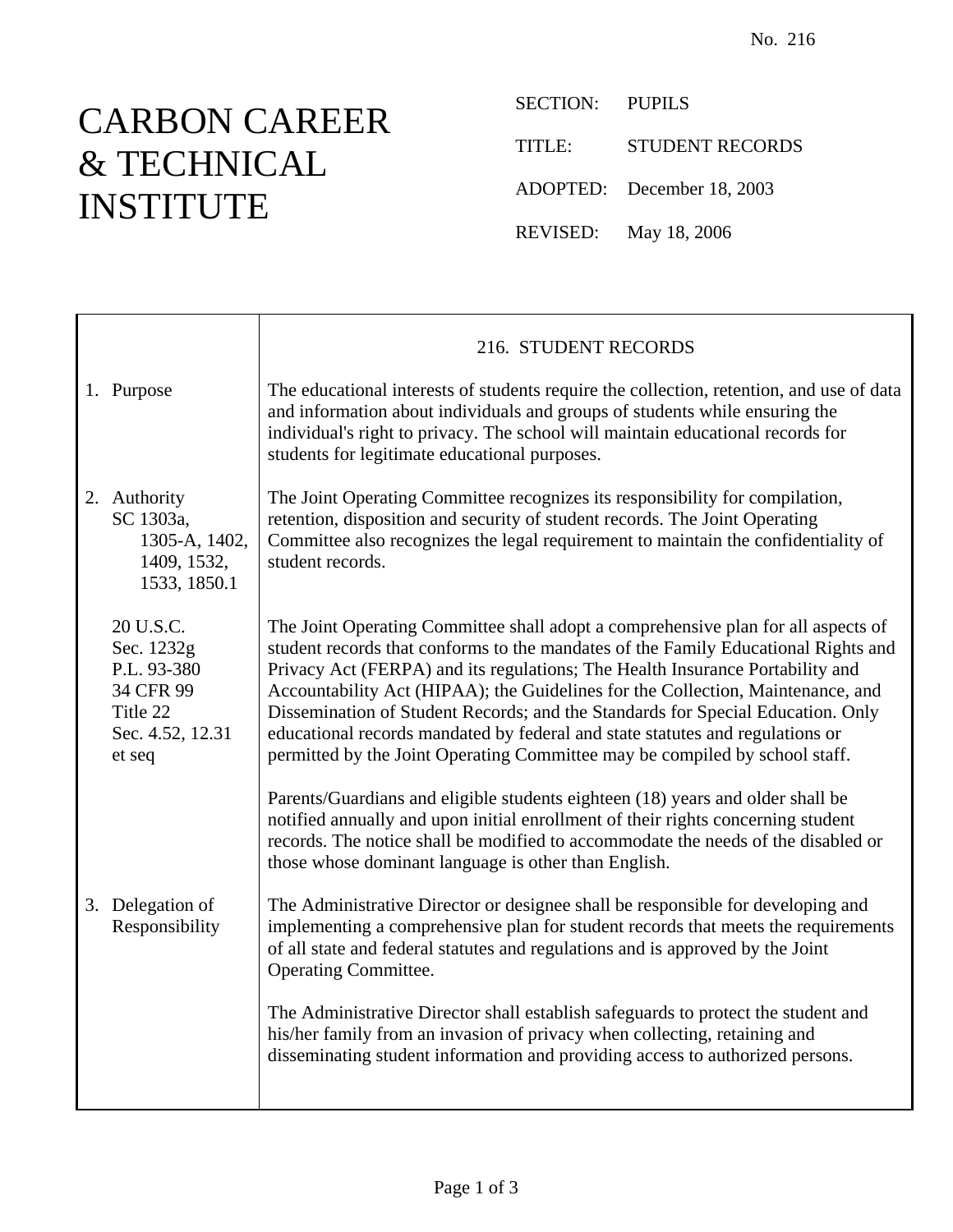|  | SC 1532<br>Pol. 213, 215                             | In accordance with law, each teacher shall prepare and maintain a record of the work<br>and progress of each student, including the final grade and a recommendation for<br>promotion or retention.                    |
|--|------------------------------------------------------|------------------------------------------------------------------------------------------------------------------------------------------------------------------------------------------------------------------------|
|  | 4. Guidelines<br>Title 22<br>Sec. 4.31<br>Pol. 215.1 | The record of a student enrolled in a career and technical program shall include the<br>student's educational and occupational objectives and the results of the assessment of<br>student competencies.                |
|  |                                                      | The school's plan for compilation, retention, disclosure and security of student<br>records shall provide for the following:                                                                                           |
|  |                                                      | Informing parents/guardians and eligible students of their rights and the<br>1.<br>procedures to implement those rights.                                                                                               |
|  |                                                      | Permitting appropriate access by authorized persons and officials, describing<br>2.<br>procedures for access, and listing copying fees.                                                                                |
|  |                                                      | Enumerating and defining the types, locations and persons responsible for<br>3.<br>student records maintained by the school.                                                                                           |
|  |                                                      | Establishing guidelines for disclosure of information and data in student<br>4.<br>records.                                                                                                                            |
|  |                                                      | Maintaining a record of access and release of information for each student's<br>5.<br>records.                                                                                                                         |
|  |                                                      | Assuring appropriate retention and security of student records.<br>6.                                                                                                                                                  |
|  | SC 1305-A                                            | Transferring education records and appropriate disciplinary records to school<br>7.<br>districts and/or vocational technical schools.                                                                                  |
|  | 51 P.S.<br>20221 et seq                              | Procedures for disclosure of student records shall apply equally to military<br>recruiters, colleges and universities, and prospective employers.                                                                      |
|  |                                                      | The annual notice of rights shall inform parents/guardians and eligible students of<br>the following:                                                                                                                  |
|  |                                                      | The right to inspect and review the student's education record within thirty (30)<br>1.<br>days of the school's receipt of the request for access.                                                                     |
|  |                                                      | The right to request amendment of the student's education records that the<br>2.<br>parent/guardian or eligible student believes are inaccurate, misleading or<br>otherwise violate the privacy rights of the student. |
|  |                                                      |                                                                                                                                                                                                                        |